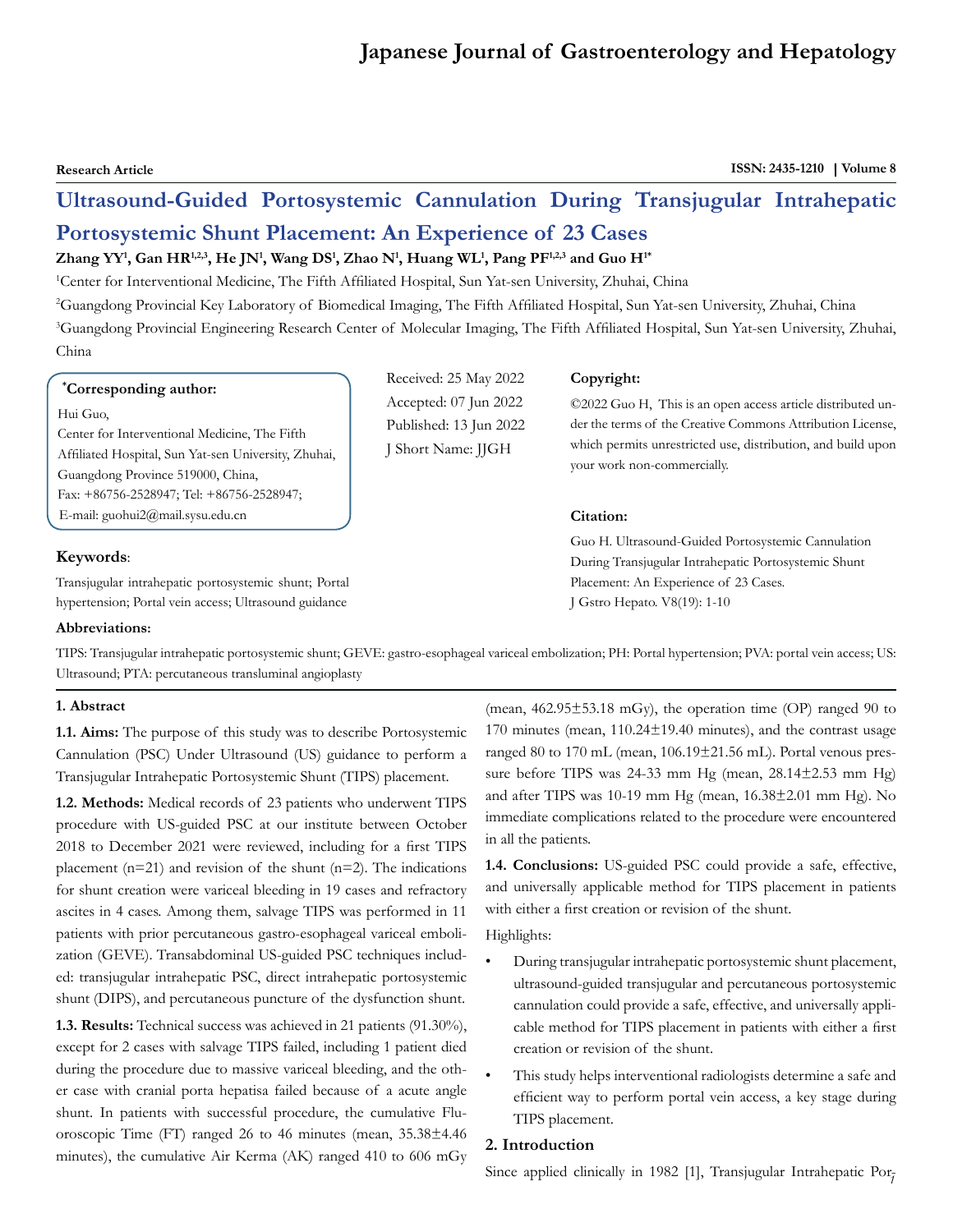tosystemic Shunt (TIPS) creation is widely accepted as an effective therapy for the complications of Portal Hypertension (PH). The most technically challenging step of the procedure is the so-called 'blind puncture' of the Portal Vein Access (PVA) following hepatic venous access, and associated with a low rate of complications, such as hepatic artery injury, biliary injuries, subcapsular or intraparenchymal hepatic hematomas, and hemoperitoneum, etc [2, 3]. Furthermore, because of its complexity, the procedure includes exposure to high levels of radiation for patients and operators, which is undesirable as corresponding radiation risks.

To remove the step requiring blind puncture of PVA, several approaches have has been described in the recent literature, including superior mesenteric artery arterial portography, wedged hepatic venography, percutaneous placement of a metallic wire within the portal vein, etc [4-6]. Despite targeting the portal vein by using the techniques just mentioned, PVA under fluoroscopic guidance is still considered to be the most difficult step in the creation of TIPS. Direct visualization with intravascular sonogram has been described in assisting PVA [7, 8], however, the expertise or equipment for which may not be readily available in many radiology departments.

Multiple published technique about the ultrasound (US) guidance has been described [6, 9-11], but not widely adopted as still be lacking in the literature. To address these deficiencies, this study described our technique of PVA and Portosystemic Cannulation (PSC) under US guidance to place a TIPS.

# **3. Material and Methods**

### **3.1. Patients**

A total of 57 patients were referred to our institute for the TIPS creation from October 2018 to December 2021. The indications for TIPS in these patients were primary or recurrent variceal bleeding being unresponsiveness to endoscopic and drug therapy, and refractory ascites. Patients were excluded when different techniques of PVA, such as blinding puncture, superior mesenteric artery arterial portography, and percutaneous placement of a metallic wire or balloon within the portal vein, was utilized for PSC. Only patients with transabdominal US-guidance PVA were included, whether it is a first TIPS creation or the revision of the shunt.

Approval for this retrospective study was granted by the institutional review board. The study was conducted in accordance with the Declaration of Helsinki.

#### **3.2. Therapeutic Procedure**

After gave written informed consent for the TIPS procedure, all the patients were placed in a supine position and the procedure was performed under local anesthesia.

At the beginning, an initial screening sonogram was performed to evaluate the anatomy of portal and hepatic veins (Figure 1). Because transabdominal US-guided accessing the right portal vein is the most common way for entry of the portal venous system, the right antero-lateral abdomen has to be adequately disinfected alongside with the right jugular region at the start of the procedure.

To reduce the contrast usage and avoid the interference related to the contrast agent on sonogram, injection of a small amount of agitated saline to confirm the intravenous (IV) placement was adopted routinely. During the procedure, once the needle tip advanced into the vein under US guidance, following aspiration of blood as recommended, a small amount of agitated saline was injected, as shown as a cloud of echoes by sonogram, to confirm the successful IV entry. And then, contrast agent was injected to reconfirm the IV placement and outline the targeting vein (Figure 2).



Figure 1: Display of portal and hepatic vein on sonogram. Real-time dual color Doppler sonogram shows the right portal vein (white triangle) near its bifurcation from main portal vein and middle hepatic vein (white arrowhead). (A) Gray scale US imaging. (B) Color Doppler US imaging.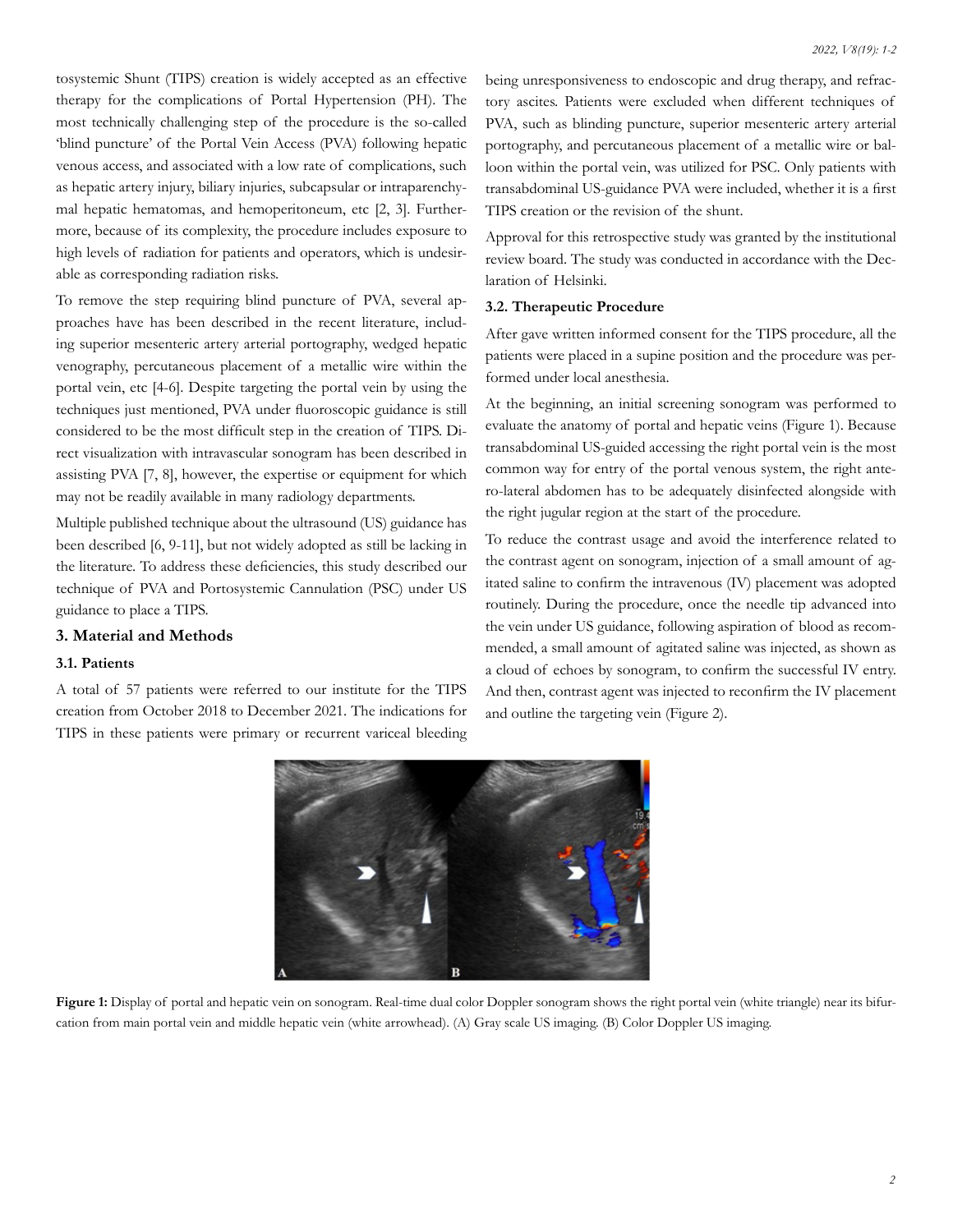

Figure 2: Display of hepatic vein before and after injection of saline on sonogram. (A) Sonogram shows the right portal vein (white triangle) and middle hepatic vein (white arrowhead). (B) As shown as a cloud of echoes by sonogram (white arrowhead), a small amount of agitated saline is injected to confirm IV placement when the catheter is localized in the hepatic vein.

# **3.3. Gastro-Esophageal Variceal Embolization (GEVE)**

Considering TIPS alone without embolization may not be the optimal solution [12], GEVE would be performed if varices displayed on the venography, especially for patients with variceal bleeding. Moreover, for patients with massive variceal bleeding and hemodynamically unstable, salvage TIPS procedure, during which the percutaneous PVA and GEVE were started prior to the shunt creation, was recommended. Otherwise, conventional TIPS procedure was performed, which indicated that GEVE was performed following the TIPS creation typically.

Except for the salvage TIPS, if massive ascites was present, it was drained using a 7-French drainage catheter under US guidance routinely at the beginning of the procedure.

### **3.4. Transjugular PVA under US guidance**

This procedure needed two operators working together. An operator positioned at the head of the patient could advance the needle, while description of sonogram for accessing into the portal vein provided by an US scanner.

Briefly, following the transjugular Rösch-Uchida PVA set (Cook, Bloomington, Indiana, USA) introduced into the hepatic vein, saline and contrast was injected to confirm the localization subsequently. When the needle was advanced toward the portal vein by the operator, real-time sonogram was given to monitor the PVA by the US scanner, describing the needle movement. When entry into the the portal vein was achieved, saline and contrast was injected to confirm and outline the vessel (Figure 3). Subsequently, portal venography was performed, and initial portal pressure measured. The remainder procedure of TIPS was completed as conventional transjugular approach [13, 14].



Figure 3: Ultrasound (US)-guided portal vein access and injection of saline to confirm the IV placement. (A) Needle (white arrowhead) targeting toward the right portal vein (white triangle) under US guidance. (B) US-guided advancement of needle (white arrowhead) into right portal vein (white triangle). (C) Agitated saline is injected to confirm the portal entry, shown as a cloud of echoes by sonogram (white triangle). (D) Injection of contrast agent to re-confirm the portal entry (white triangle).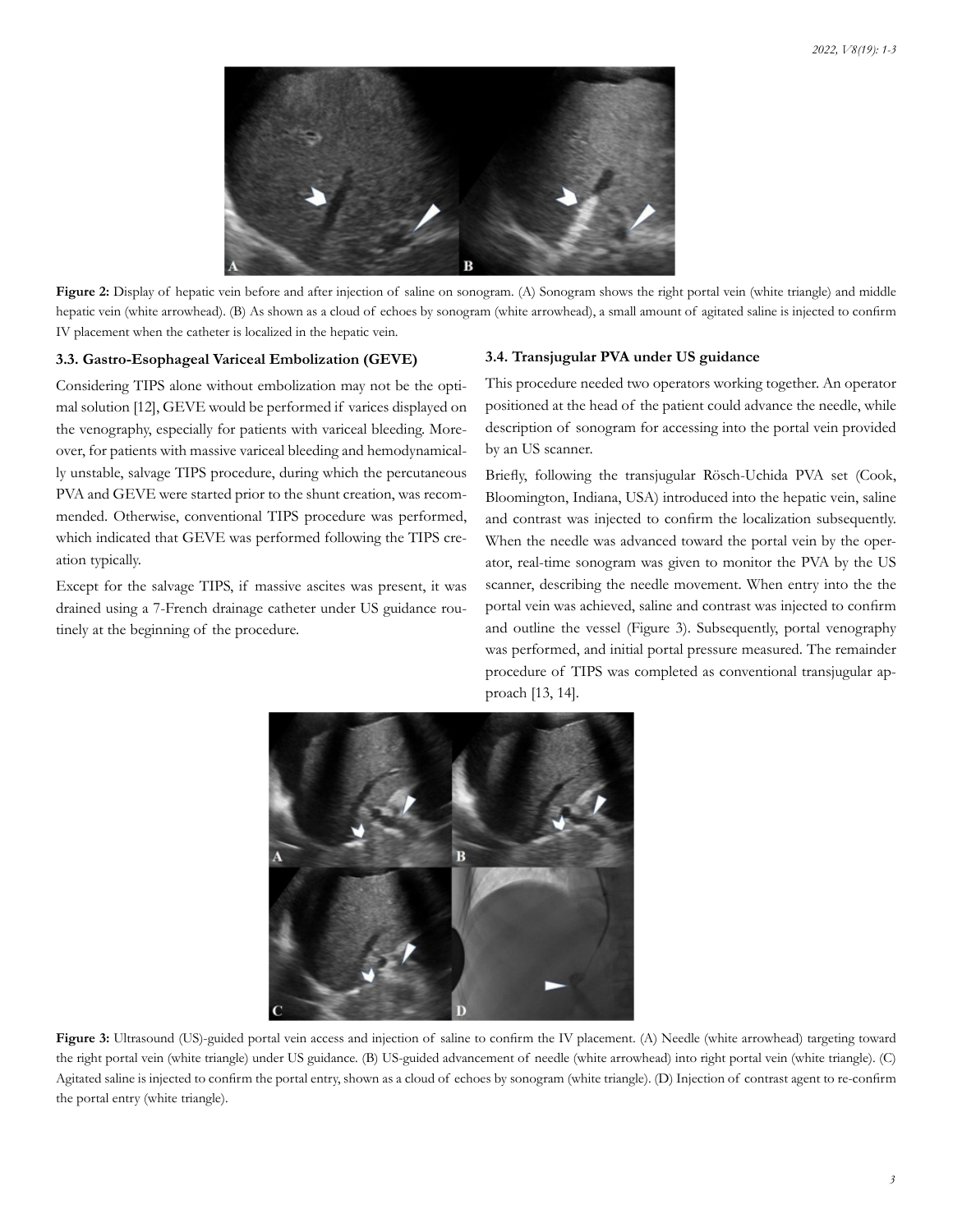# **3.5. Direct Intrahepatic Portosystemic Shunt (DIPS) under US guidance**

If the procedure of transjugular PVA failed, percutaneous transhepatic puncture of portal and hepatic veins was recommended. As previously described [10], if a suitable window is available in which the right portal vein and the hepatic veins can be aligned within an US field (Figure 4), the patient is considered suitable for the 2-stage puncture technique.

Briefly, under US guidance, the right portal vein was punctured by using an 18-gauge Chiba needle (Hakko, Nagano, Japan) with the patient quietly breathing. After the portal entry was confirmed, the needle was adjusted slightly and advanced into the hepatic vein close to its junction with the inferior vena cava (IVC) as would be expected in a conventional TIPS procedure. Once the entry of hepatic vein was confirmed, a 0.018-inch guidewire (V-18, Boston Scientific, Heredia, Costa Rica) was advanced into the hepatic vein and IVC through the needle, and snared by using a Amplatz GooseNeck Snare Kit (ev3 Inc., Minnesota, USA) through the transjugular sheath, providing through-and-through access. Following a 4-F sheath (Cook, Bloomington, USA) introduced into the right portal vein over the transhepatic–transjugular wire, a 0.018-inch guidewire was advanced into the main portal vein through the transhepatic sheath, served as a safety guidewire for the percutaneous puncture approach and landmark for guiding the transjugular wire passes into the portal venous system.

Over the transhepatic–transjugular wire, a 4F angiographic catheter (VER, Cordis, Florida, USA) was advanced from the transjugular sheath to the portal vein, and another V-18 guidewire was advanced into the splenomesenteric veins through the transjugular VER catheter, served as a PSC guidwire. And then, the transhepatic–transjugular wire was withdrawn, and the catheter was advanced into the portal venous system over the PSC guidwire that was replaced by a 0.035-inch exchange guidewire (Amplatz, Cook, Bjaeverskov, Denmark) subsequently. Following dilation of the portosystemic trace by using an 6mm×80mm percutaneous transluminal angioplasty (PTA) balloon dilatation catheter (Mustang, Boston Scientific, Galway, Ireland) through the transjugular approach, the transjugular sheath was advanced into the the portal venous system through the shunt, and the remainder procedure was completed as conventional transjugular approach previously described (Figure 5).



Figure 4: Display of hepatic vein before and after injection of saline in hepatic vein on sonogram. Initial sonogram showing proposed alignment of right portal vein (white triangle) with middle hepatic vein (white arrowhead) near its junction with IVC. (A) Sonogram before injection of saline. (B) Sonogram after injection of saline.



**Figure 5:** Direct intrahepatic portosystemic shunt (DIPS). (A) Following needle passed through the portal vein and hepatic vein sequentially, A 0.018-inch guidewire (white triangle) was advanced into the IVC through the needle. (B) With A 0.035-inch guidewire positioned in the main portal vein through the shunt, the transjugular sheath (white triangle) was advanced into the main portal vein. A 0.018-inch guidewire (white arrowhead) is localized in the main portal vein through the transhepatic sheath. (C) Fluoroscopic image of the shunt after deployment of metal stents (white triangle) across the portosystemic tract from transjugular approach.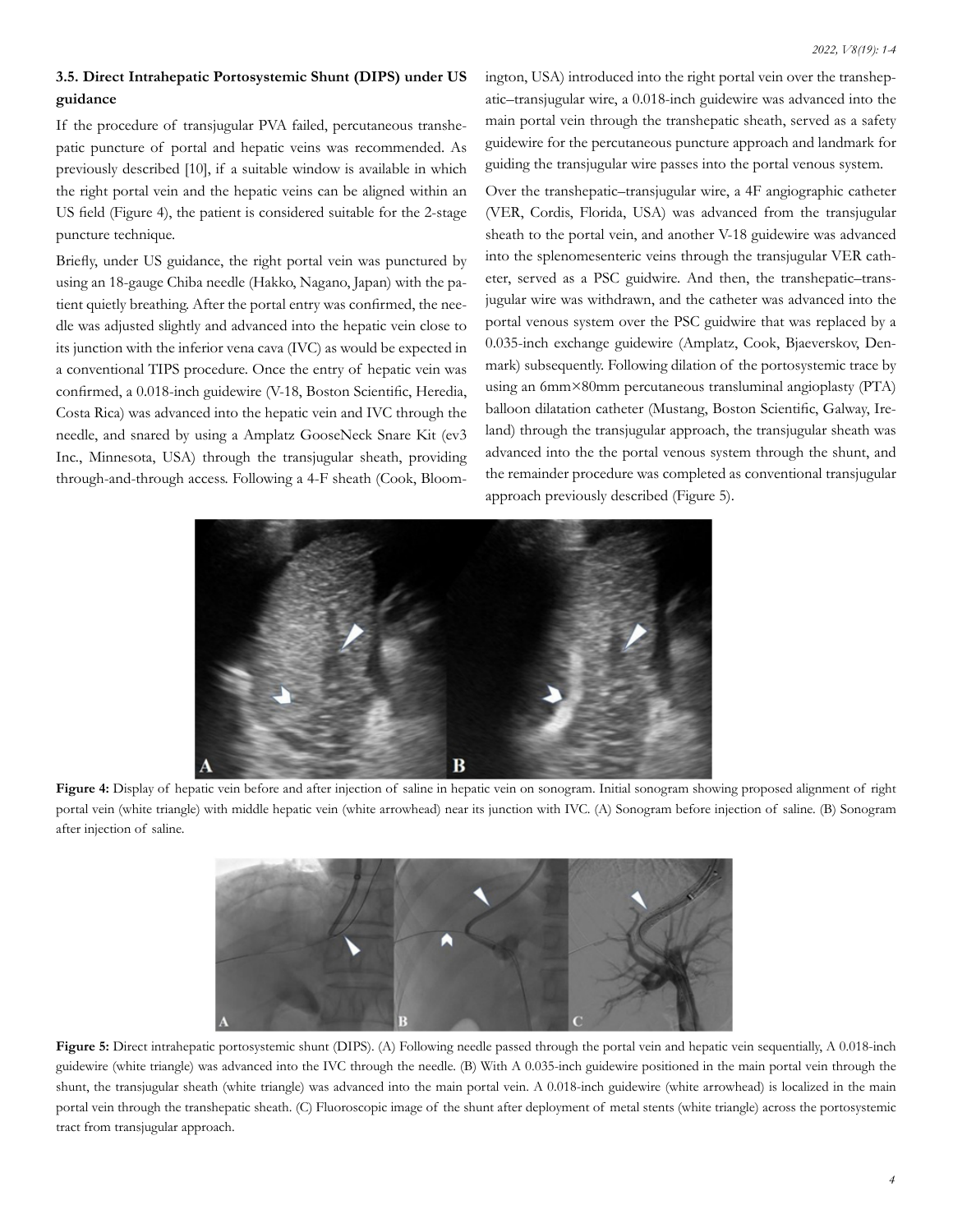#### **3.6. Entry of Dysfuntion Shunt Under US Guidance**

At the beginning, a Rösch-Uchida sheath was placed into IVC throuth the right internal jugular vein. With a 0.035-inch guidewire (Terumo, Tokyo, Japan) and 4-French angiographic catheter (VER / Cobra Cordis, Florida, USA), entry of the shunt was attempted from the proximal end of the stent under both US and fluoroscopic guidance. When attempts from the proximal approach failed, percutaneous US-guided PVA was performed.

Following puncture of the right portal vein and placement of a 4F transhepatic sheath, entry of the shunt was attempted from the distal end of the stent. Once guidewire could advance into the shunt and the right atrium, it would be snared through the transjugular sheath and replaced with a 0.035-inch exchange guidewire (Amplatz), providing the through-and-through access.

The transjugular sheath was advanced into the proximal shunt over the transhepatic–transjugular wire until resistance was met. An 6mm×80mm PTA balloon dilatation catheter (Mustang) was advanced over the wire, and the portosystemic tract was dilated (Figures 6). By advancing of the the sheath into the portal venous system, the following procedure was completed as previously described.



Figure 6: Entry of dysfuntion shunt and revison. (A) Initail percutaneous splenoportography shows the stent displacement and the shunt occlusion (white arrowhead) with recurrent gastric varies (white triangle). (B) Sonogram shows stent displacement (white arrowhead) into the right ventricle, and shunt entry was attempted from the transjugular approach under ultrasound (US) guidance with a VER catheter (white triangle). (C) Sonogram shows attempt of transhepatic access into the shunt under US guidance with a VER catheter (white triangle). (D) Transhepatic guidewire (white triangle) was maneuvered through the shunt (white arrowhead) into the right ventricle. (E) Transhepatic guidewire (white triangle) was maneuvered through the transjugular sheath (white arrowhead), thus creating transhepatic-transjugular guidewire. (F) Transjugular sheath (white arrowhead) was advanced into the shunt over the transhepatic-transjugular guidewire, and hydrophilic guidewire was maneuvered through transjugular sheath into superior mesenteric vein, followed by mesentericoportography (white triangle). (G) Fluoroscopic image of the shunt after deployment of metal stents across tract between hepatic and portal vein from transjugular approach.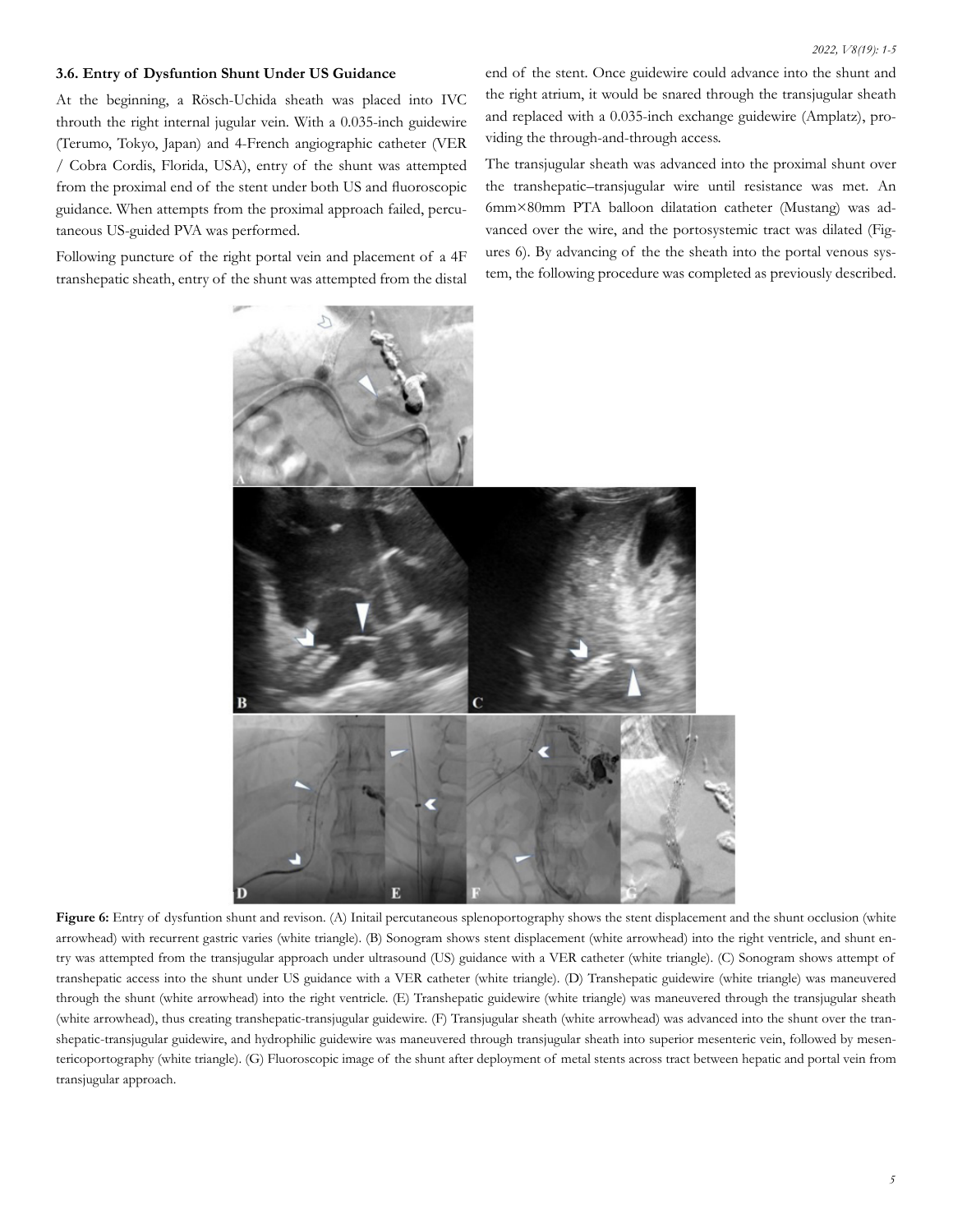### **3.7. Percutaneous Puncture of Dysfuntion Shunt**

Despite of methods described above, if the entry of the dysfunction shunt failed, percutaneous puncture of the portosystemic shunt was performed.

Under US guidance, the shunt was accessed by using a 21-gauge Chiba needle (Cook, Bloomington, USA) with the patient quietly breathing. When the tip of the needle approached and advanced into the stent both on the sonogram and fluoroscopic image, a V-18 guidewire was passed through the needle and the shunt into the right atrium. Then, a 2.7-French catheter (Progreat, Terumo, Tokyo, Japan) was advanced into the IVC over the wire, and the position of the catheter was confirmed by the aspiration of blood. Subsequently, following

snared through the transjugular sheath, the transhepatic–transjugular wire was replaced with a 0.035-inch exchange guidewire (Amplatz). The transjugular sheath was advanced into the proximal shunt over the through-and-through wire until resistance was met, and entry of the portal venous system was attempted with a 0.035-inch guidewire and 4-French VER catheter from the transjugular approach.

Once portal venous access was obtained, the 0.035-inch guidewire was replaced by a 0.035-inch exchange guidewire (Amplatz), served as a portosystemic access guidwire, and the transhepatic–transjugular wire was withdrawn subsequently. Then, the portosystemic trace was dilated, and the transjugular sheath was advanced into the the portal venous system through the shunt. The remainder procedure was completed as conventional transjugular approach (Figures 7).



Figure 7: Percutaneous puncture of dysfuntion shunt and revison. (A) Initail fluoroscopic image showed the wreckage of stents, and transjugular attempt of shunt entry failed. (B) Transabdominal ultrasound (US) image shows the percutaneous transhepatic needle (white triangle) positioned towards the shunt (white arrowhead) for placement guidewire. B-1: gray scale ultrasound imaging. B-2: color Doppler ultrasound imaging. (C) Once the needle punctures the stent, a 0.018 guidewire (white triangle) was advanced into the IVC through the needle. (D) Transhepatic guidewire was snared (white triangle) through the transjugular sheath, providing through-and-through access. (E) Transjugular sheath (white triangle) was advanced into the shunt over the transhepatic–transjugular wire. (F) Transjugular guidewire (white triangle) was maneuvered through the shunt (white arrowhead) into the main portal vein with a VER catheter. (G) Portography shows shunt occlusion (white arrowhead) with recurrent gastric varies (white triangle). (H) Fluoroscopic image of the shunt after GEVE and deployment of metal stents (white arrowhead) across tract between hepatic and portal vein.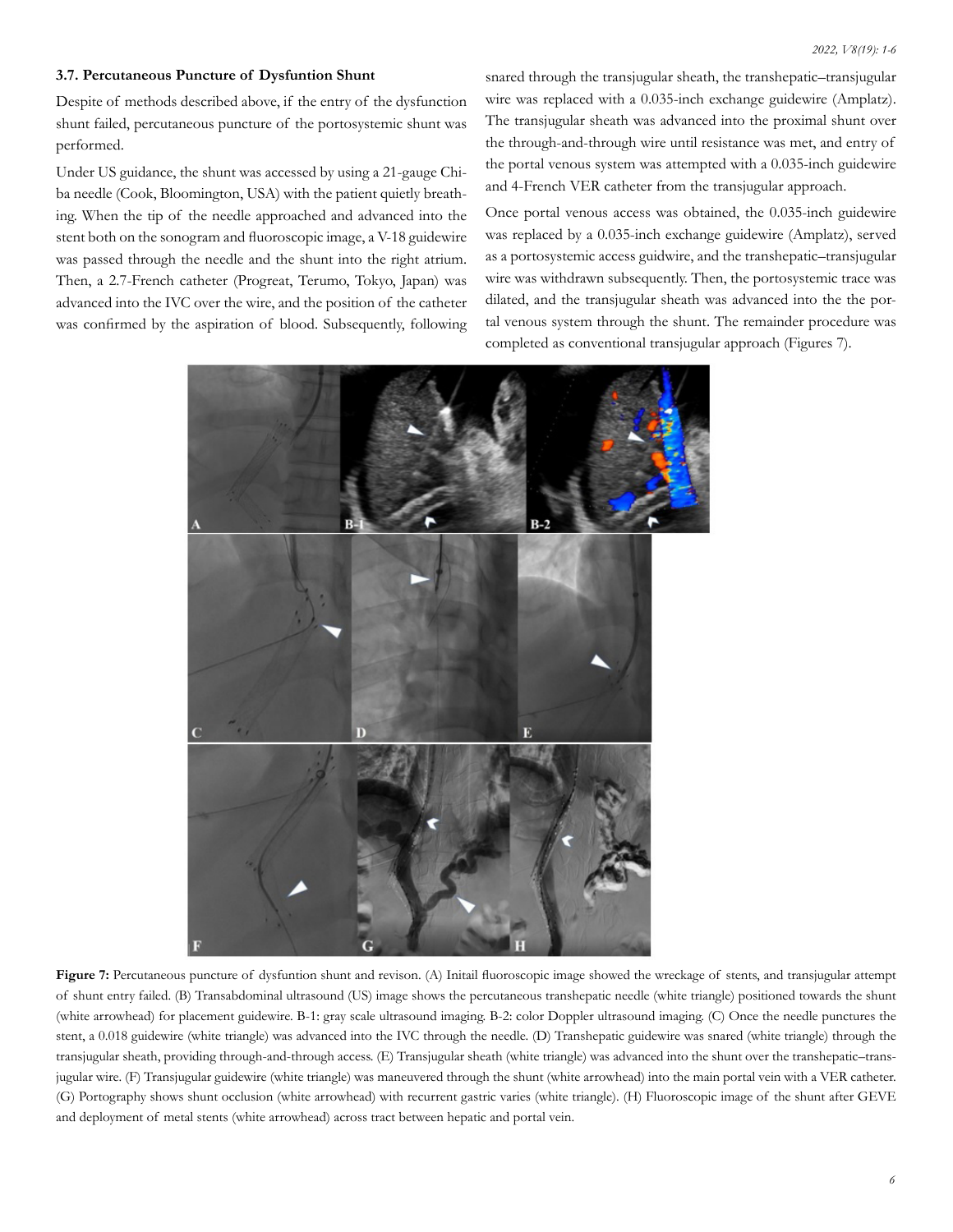# **3.8. Embolization of the percutaneous needle trace**

For the procedure with percutaneous PVA, the transhepatic approach should be embolized at the end of the procedure, and final sonogram should be performed.

As a sign of hemorrhage of the transhepatic trace, if a subcapsular outward blood flow shown on sonogram existed, the puncture point and transhepatic trace were accessed along the blood flow by a needle (16G, 5.25in, BD, Sandy, USA) under US guidance, and embolized through the needle if necessary (Figures 8).



Figure 8: Hemorrhage and embolization of transhepatic trace under ultrasound (US) guidance. (A) Sonogram showed subcapsular outward blood flow (white arrowhead) as a sign of hemorrhage of the transhepatic trace. (B) Needle (white triangle) was accessed along the blood flow (white arrowhead) for compression hemostasis under US guidance.

# **3.9. Study Outcome Measures**

Medical record was examined for each patient, and the procedural data, including cumulative fluoroscopy time (FT), cumulative Air Kerma (AK), operation time (OP), contrast usage were reviewed and evaluated. Technical success was defined as successful performance of TIPS creation. Given the study's aim to evaluate the safety and efficiency of US-guided PSC during the TIPS creation, the focus was placed on intraprocedural complications, which were evaluated for the first week after the procedure.

#### **3.10. Statistical Analysis**

The Statistical Package for Social Sciences (SPSS), version 13.0, (IBM Inc., Chicago, ILL., USA) was used for statistical analysis. Descriptive statistical data are shown as frequency (percentage), number and mean ± standard deviation (SD). Normality of distribution was evaluated by the Kolmogorov-Smirnov test. Comparisons of continuous variables between the groups were performed using independent samples t test. P values <0.05 were considered statistically significant.

#### **4. Results**

23 patients (20 men, 3 woman; age range, 43-82 years; mean age, 61.43±9.05 years) who underwent TIPS procedures from October 2018 through December 2021 at our institution were reviewed and analyzed retrospectively. Among them, 22 patients was diagnosed as cirrhosis and complications of PH, due to hepatitis B virus infection in 20 patients, and hepatitis C virus infection in 2 patient. Tumor thrombus of mai portal vein occurred in one patient with hepatitis B virus infection. 21 patients underwent the procedure for a first TIPS, including 11 cases of salvage TIPS and 20 cases of selective operation, while the other two patients underwent revision of dysfunction shunt because of thrombosis.

#### **4.1. Technical Successful Rate**

In one case with massive variceal bleeding, due to the progressive decrease in heart rate and blood pressure, the TIPS creation was terminated after successful GEVE, and the patient died on the fluoroscopy table finally. In other patient with cranial porta hepatis, because the portosystemic trace was too flexuous to be eligible for the shunt creation on portography, and the patient was irritable and difficult to tolerate the operation, TIPS creation failed following GEVE.

Technical success was achieved in 21 patients (91.30%), including 19 cases of first TIPS creation and tow cases of shunt revision.

In 19 cases with successful procedure for a first TIPS creation, the shunt was between the middle hepatic vein and the right portal vein in 15 patients. The other had portosystemic shunts with connection of middle hepatic vein and the main portal vein in 4 patients. Totally, 19 covered-stent (Viattor, Gore, Arizona, USA) were used during procedures, while 3 covered-stent (Fluency, Bard, Karlsruhe, Germany) and 2 bare-stent (E·luminexx, Bard, Karlsruhe, Germany) were used for prolonging of the portosystemic trace.

In patients with dysfunction TIPS, including one case with shunt thrombsis and the other with wreckage stents shown on the fluoroscopy, dysfunction shunts were recanalized by the placement of a coverd-stent (Fluency, Bard, Karlsruhe, Germany) and a bare-stent (E·luminexx, Bard, Karlsruhe, Germany), respectively.

# **4.2. Measurements of the Procedure**

In patients with successful procedure, cumulative FT ranged 26 to 46 minutes (mean, 35.38±4.46 minutes), cumulative AK ranged 410 to 606 mGy (mean, 462.95±53.18 mGy), the OP ranged 90 to 170 minutes (mean, 110.24±19.40 minutes), and the contrast usage ranged 80 to 170 mL (mean, 106.19±21.56 mL). Portal venous pressure before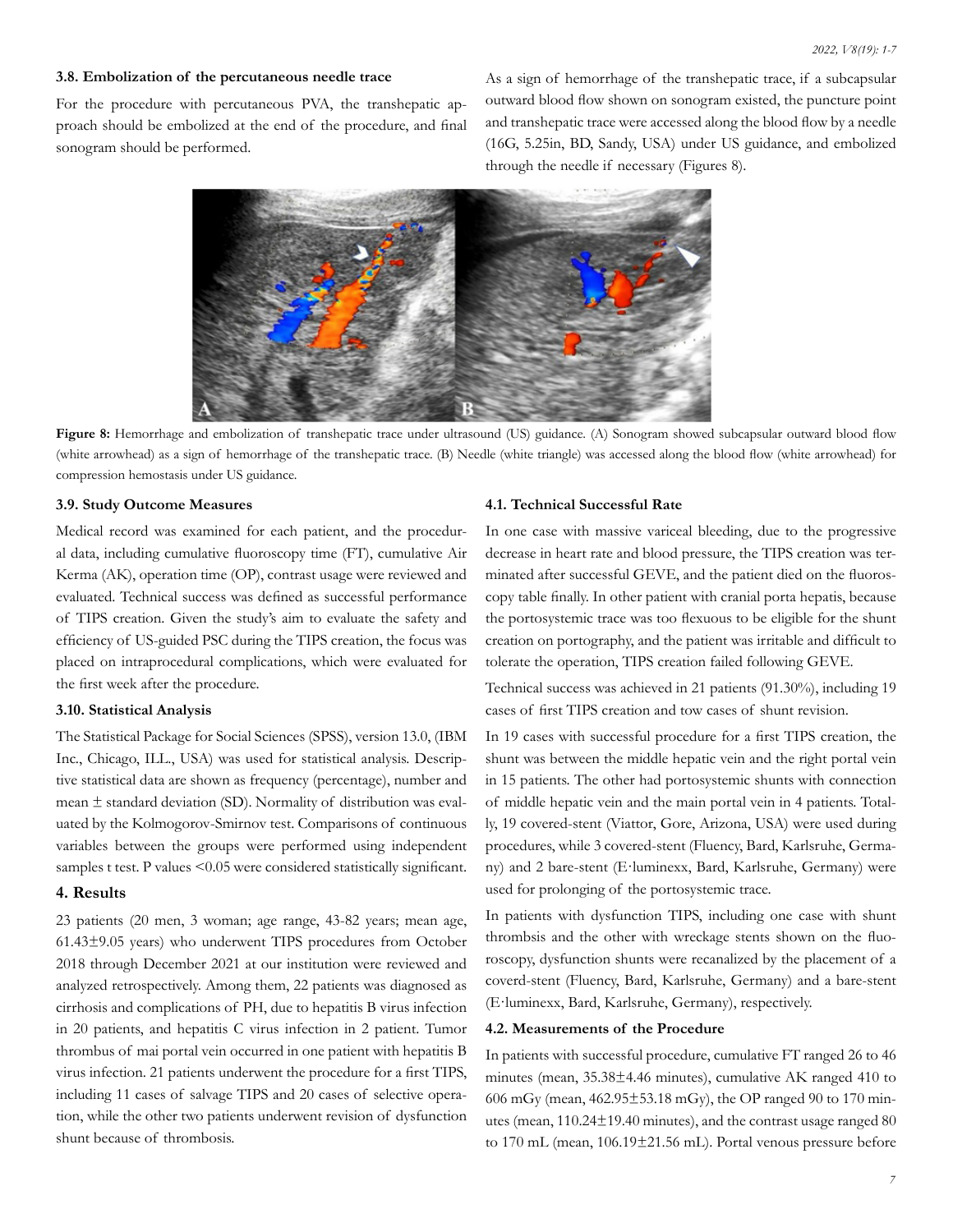TIPS was 24-33 mm Hg (mean, 28.14±2.53 mm Hg) and after TIPS was 10-19 mm Hg (mean, 16.38±2.01 mm Hg).

contrast volume between the patients of salvage TIPS with prior GEVE and the patients underwent conventional TIPS with prior TIPS (Table 1).

In addition, there was no statistical difference in FT, AK, OP and

**Table 1:** Comparison between salvage TIPS and conventional TIPS

|                                                           | FT (minutes)     | AK(mGy)            | OP (minutes)       | $CU$ (mL)          |
|-----------------------------------------------------------|------------------|--------------------|--------------------|--------------------|
| $\vert$ Salvage TIPS $(n=9)$                              | $35.11 \pm 2.52$ | $448.89 \pm 37.23$ | $106.67 \pm 12.24$ | $105.56 \pm 12.36$ |
| Conventional TIPS $(n=12)$                                | $35.58 \pm 5.60$ | $473.50\pm 62.06$  | $112.92\pm 23.59$  | $106.67 \pm 27.08$ |
| $ p \text{ value} $                                       | 0.054            | 0.131              | 0.182              | 0.132              |
| $\sim$ $\sim$ $\sim$ $\sim$ $\sim$ $\sim$<br>----<br>---- |                  |                    |                    |                    |

\*FT, Cumulative fluoroscopy time; AK, Cumulative Air Kerma; OP, Operation time; CU, contrast usage

# **4.3. Complications**

Among the patients with successful TIPS procedure  $(n = 21)$ , one patient (male, aged 82 years with pre-hospital massive variceal bleeding) died of multiple organ failure 2 days after the procedure. Otherwise, none of the patients had clinical evidence of internal hemorrhage during ICU monitoring, and there were no immediate complications related to the procedure were encountered during hospitalization.

### **5. Discussion**

PH is the major mechanism leading to complications responsible for morbidity and mortality of cirrhotic patients. The introduction of TIPS in clinical practice has been one of the most relevant improvements in the management of complications of PH.

Be thought of as the number of individual x-ray photons per unit area, Air kerma represents the kinetic energy released per unit mass when an x-ray beam is traveling through air, and it is how the intensity of the x-ray beam is characterized [15]. Consistent with prior researches [6, 16-18], this study demonstrated that US-guided

PSC was safe and efficient with shorter cumulative FT and lower cumulative AK, which can be used as an indirect measure of procedure complexity. In addition, prior work has shown that as the number of needle passes increases, the incidence of non-target organ injury also increases [19]. US guidance could contribute for inducing the number of needle passes to achieve portal access. After all, the fewer passes combined with the safer the procedure.

In acutely bleeding patients, TIPS is recommended at an early time

point, within 72 h (ideally  $\leq$  24 hr) in patients at high risk of treatment failure [20, 21]. However, the rationale for a decompression alone may not be given and TIPS alone without embolization may not be the optimal solution [12]. Considering persistent bleeding during the procedure, GEVE should be performed prior to TIPS during the procedure. As shown in our stduy, compared with conventional TIPS, shunt creation with prior GEVE would not lead to longer FT and higher AK.

Studies suggested that the paracentesis should be started at the begin of the TIPS procedure if any ascites was present [6, 22]. Massive ascites forces the liver more cephalad, and the extra density caused by the ascites degrades the fluoroscopic image. Furthermore, the patient is more difficult to control breathing, and the respiratory movement would make the shunt venography be worsening. These effects can compromise the measurement of the shunt, and make the procedure more difficult [22]. However, US real-time observation could minimize these interferences. In most cases of our study, the measurement of the shunt and the choice of the stent were depended on by both US and fluoroscopy routinely (Figure 9). In addition, a small amount of ascites could force the lung more cephalad, and push the intestines surrounding the live away, which was beneficial for monitoring the procedure in sonogram. Moreover, for the pateint with salvage TIPS, hemostasis should be the first and most important stage during the treatment, and paracentesis should be started at less after the successful GEVE. In our study, one patients died on the the fluoroscopy table, even with successful GEVE.



**Figure 9:** Measurement of the shunt by both sonogram. (A) Measurement of the shunt before the placement of metal stent on sonogram. (B) Measurement of the portosystemic stent after placement on sonogram.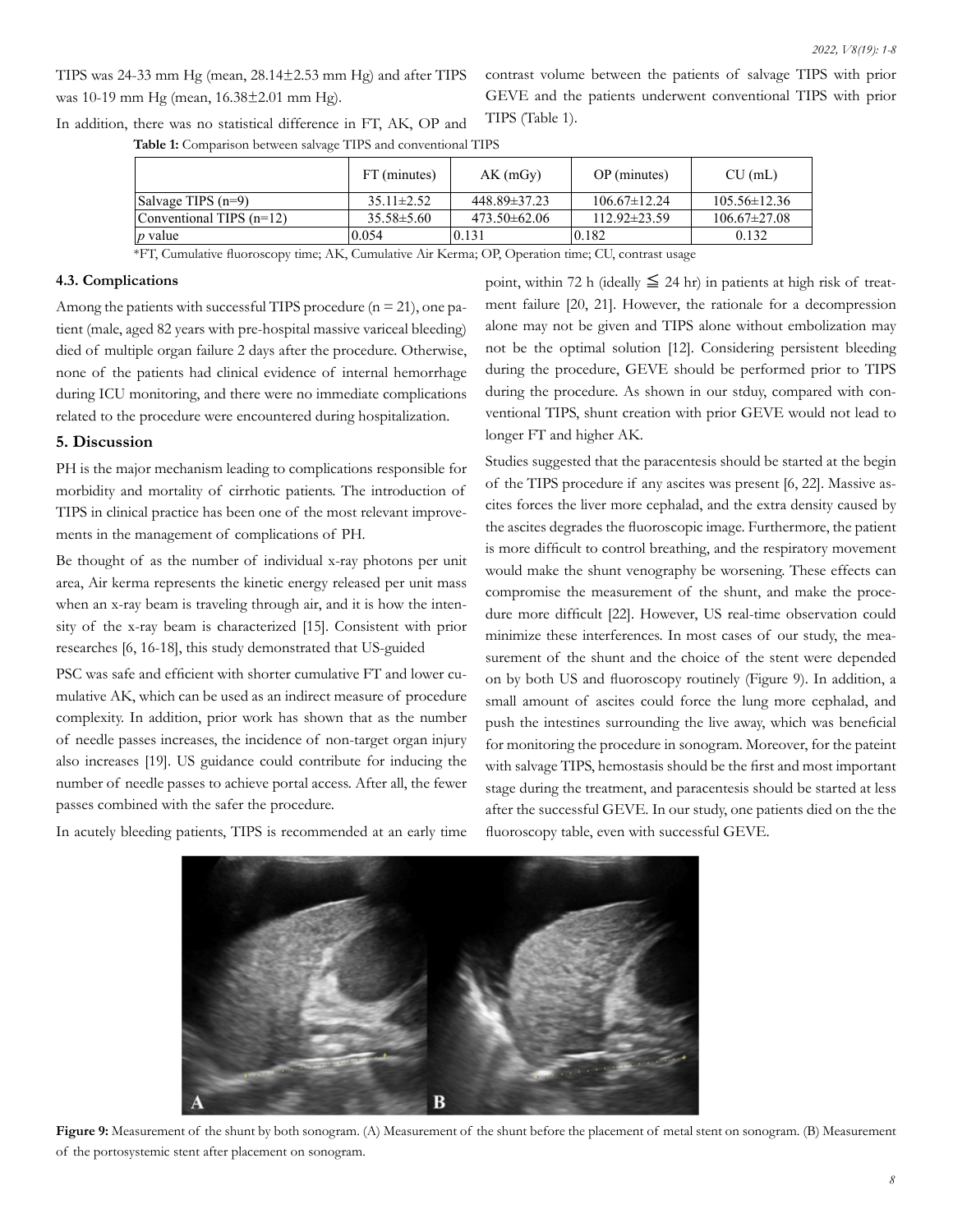Hepatorenal Syndrome (HRS), the extreme manifestation of renal impairment in patients with cirrhosis, is characterized by reduction in renal blood flow and glomerular filtration rate. Beside pre-procedural contrast CT, the use of contrast agent during the TIPS procedure will aggravate the damage of renal function, too. Prior works has shown that less contrast agent was used with US-guided TIPS, and analysis of factors that affect the efficiency of the procedure and minimize complications are valuable [6, 18]. By producing a cloud of echoes in vessels, injection of agitated saline into a patient's bloodstream for echocardiography was reported since 1969 by Gramiak et al, and adopted widespreadly [23]. In our study, the method was used to confirm the localization of the needle after hepatic and portal access, and reduce the contrast agent dosage in the procedure as possible.

Previous studies have suggested that the successful PVA should be confirmed by aspiration of blood, but in case of tumor thrombus within the portal vein, it is difficult to realized. Furthermore, once the initial punctures in attempts at transjugular access to the portal vein failed, the confidence of the operator may be slowly eroded by repeated failures. With real-time targeting and advancing into the portal vein under US guidance, once PVA was confirmed by sonogram, injection of saline or contrast agent through the needle into the portal vein could confirm the portal entry mostly (Figure 10).

For patients with cirrhosis, severe shrinking of the liver could lead to a cranial porta hepatis and produce an acute angle between the hepatic veins and the level of the portal bifurcation, which makes it difficult to perform PSC by the transjugular approach. Raza et al.

proposed a technique of serial transhepatic puncture of the portal and hepatic veins under US guidance in a single needle pass [10]. In one case of our study, following attempts for conventional transjugular PSC failed, the serial percutaneous transhepatic portohepatic puncture in a single needle pass, was performed under US guidance. On top of that, serial percutaneous portocaval puncture would be an alternative [11].

Furthermore, to minimize complications related to the procedure, embolization of the transhepatic needle tract should be considered [10]. It was performed routinely in all patients of our study. Even so, subcapsular bleeding was observed in one case, shown as an outward blood flow on sonogram. Where available, an post-operative US scan should be performed at the end of the whole procedure.

US-guided TIPS allows a 3-dimensional description of the hepatic vascular structure, and a real-time targeting puncture, as opposed to any fluoroscopic guidance that could not satisfy. Nonetheless, US-guided PVA requires assisting staff who performs US to target the hepatic and portal vein. The procedural efficiency depends on operators ability and, will be affected by patient BMI, which could interfere with US visualization [6, 13]. In addition, how to cooperate of guidance with both fluoroscopy and US in tandem is considered another factor in the PVA procedure. Anyhow, US -guided TIPS was performed with a high success rate, low radiation exposure and low complication rate in our study, suggesting perhaps these factors can be overcome.



Figure 10: Ultrasound (US)-guided portal vein access in patient with tumor thrombus in portal vein. (A) Sonogram showed that the portal vein was filled with isoechoic mass (white arrowhead). (B) Advancement of needle (white triangle) under US guidance into right portal vein (white arrowhead). (C) Agitated saline is injected to confirm the portal entry, shown as a cloud of echoes by sonogram (white arrowhead). (D) Contrast agent is injected to re-confirm and outline the portal entry (white arrowhead).